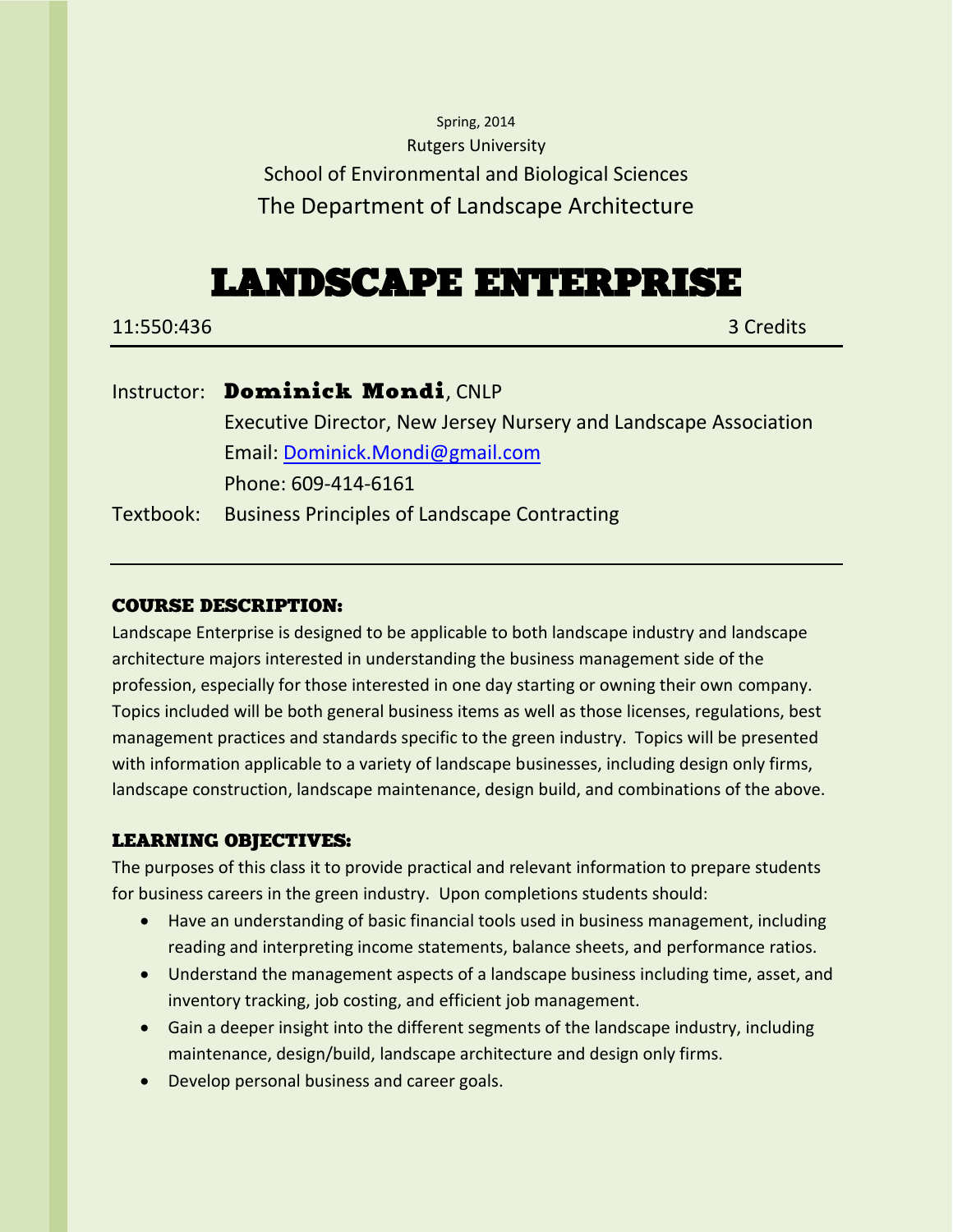## REQUIREMENTS:

Students will be required to participate in classroom discussions, in class projects, as well as assigned work and readings. It is the students responsibility to come to class prepared, especially since in class work and group assignments will be a factor in assigning grades.

## CLASS SCHEDULE:

Landscape Enterprise, Spring 2014, will meet Monday evenings from 5:45pm – 8:45pm

#### *January 27, Week 1*

#### Ain't Nobody's Business But Yours: Getting Started In the Landscape Industry

Understanding what you want from your business or your career is going to be key in this course. We will start off by discussing all that is available to you as a career in the green industry, and work in groups and as a class to refine your passions and perspectives into clear professional goals.

- Personal assessment: Goals for a green industry career
- Understand the various industry business models and careers

#### *February 3, Week 2*

#### Creation: Designing Your Business Or Career

Step one is knowing what you want to do. The next 13 weeks are about how to do it. When you get started it is going to be important to understand what factors in the industry or market may influence your business and develop a strategic plan from that analysis.

- The green industry job market
- The growth, decline, and hopeful rebound of the horticultural industries
- Understand how do use information about the industry to make good decisions
- How does the economy, housing market, and other factors influence the industry
- What is the real value of horticultural goods and services?

#### *February 10, Week 3*

## The Importance of Profit: Finances, Budgeting, and Financial Projections

At the end of the day, business is measured in money. Making money most likely is the inspiration for choosing this career path, but is an indicator business health and career success. Because of that, understanding how to track and manage money in a business is important, and knowing how to read and react to financial data is essential.

- How to read and react to a balance sheet and income statement
- The importance of financial controls and bookkeeping in a business
- Understanding profit in terms of growth, investment, and covering liabilities
- Review of some industry standard financial ratios and performance matrixes
- Direct Costs + Overhead Costs + Profit = Selling Price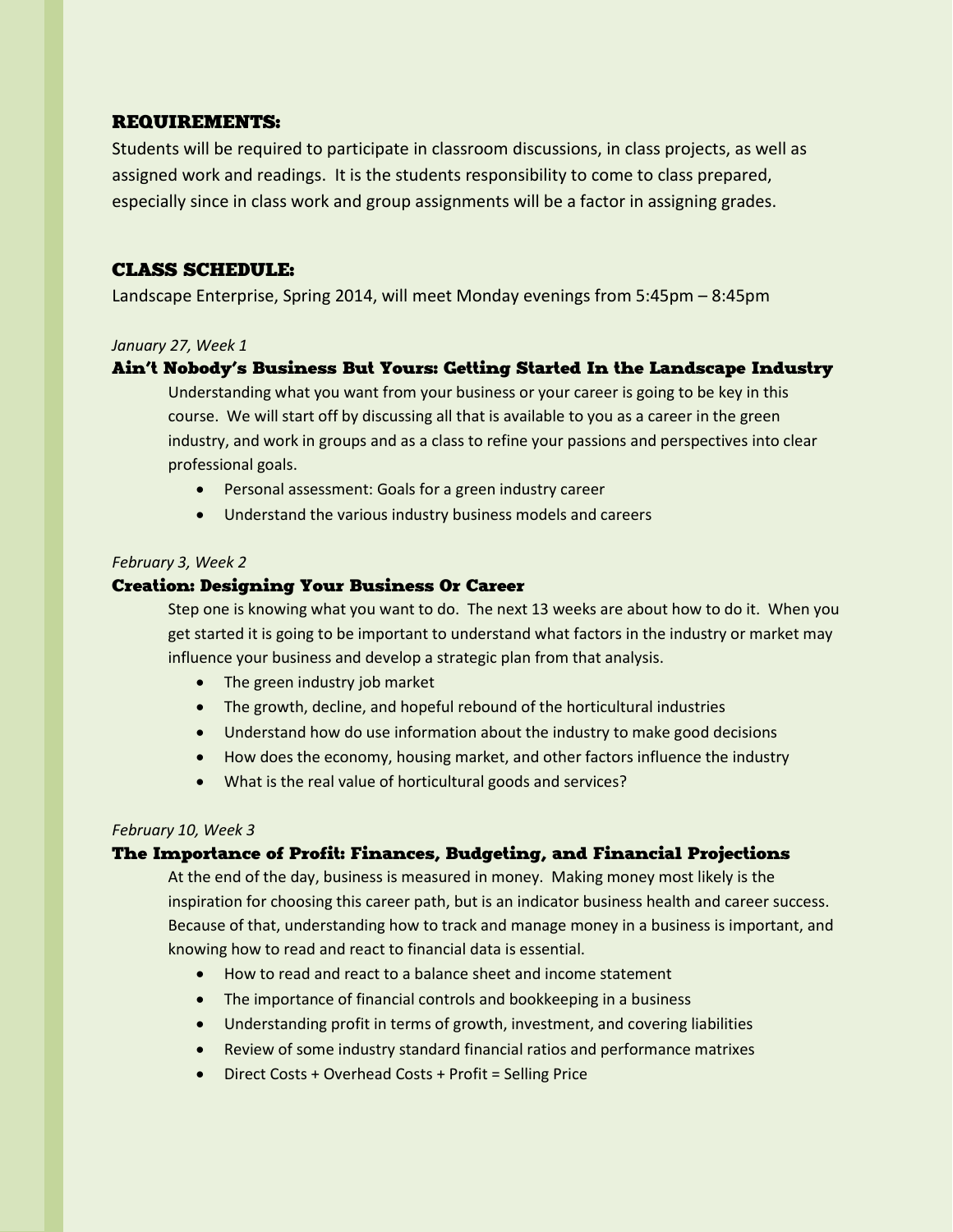#### *February 17, Week 4*

## Love/Hate Relationship: The Design Build Dynamic

The work of a designer or architect is only imagination until a project gets build. Conversely, the craftsman is just a laborer without a well thought out plan to guide it work. These two sides of the trade are intrinsically connected, yet often at odds. It is important that both sides of the equation have a healthy understanding of the process.

- Understand the separate but equal roles of the LA and Contractor
- Design Only business model and how it can work (and not work!)
- Design/Build landscape company: how to recover design costs
- Should I charge for my design services? How much?

#### *February 24, Week 5*

#### It's In The Details: Track Everything to Be Successful

Managers and Owners can only make informed decisions about their business if they have good controls in place to track everything and supply data that that can be used to set direction. Good employee management and clear procedures can go a long way to collecting the right data.

- Understanding and tracking overhead
- Job costing, estimating, project management

#### *March 3, Week 6*

## It's More Than The Law: The Importance of Professionalism

The landscape industry is more heavily regulated then most people realize. Federal, state and local agencies all have something to say about how you conduct your business. It is important to know and follow these rules. They are not just there for your health, er, actually, many of them are!

- The importance of licenses, certifications, and registrations on a business
- Overview of all license and certifications required for landscape business
- Licensed Landscape Architects: What they can and can't do
- Regulations and rules that affect landscape professionals
- How to be a compliant business
- What does it mean to be a landscape PROFESSIONAL?

#### *March 10, Week 7*

#### Now, Tell Some One!: Develop a Marketing Strategy

All the best business plans turn on the marketing plan. You can be the best designer, hire the best employees, and perform the highest quality work, and if no one knows about it, it is all for not. Marketing is simply placing an ad in the spring and hoping to book enough work to get you to the fall, it should permeate every aspect of the organization.

- Understanding marketing as a part of your company culture
- Customer service as part of your marketing plan
- Vision, Mission, and Purpose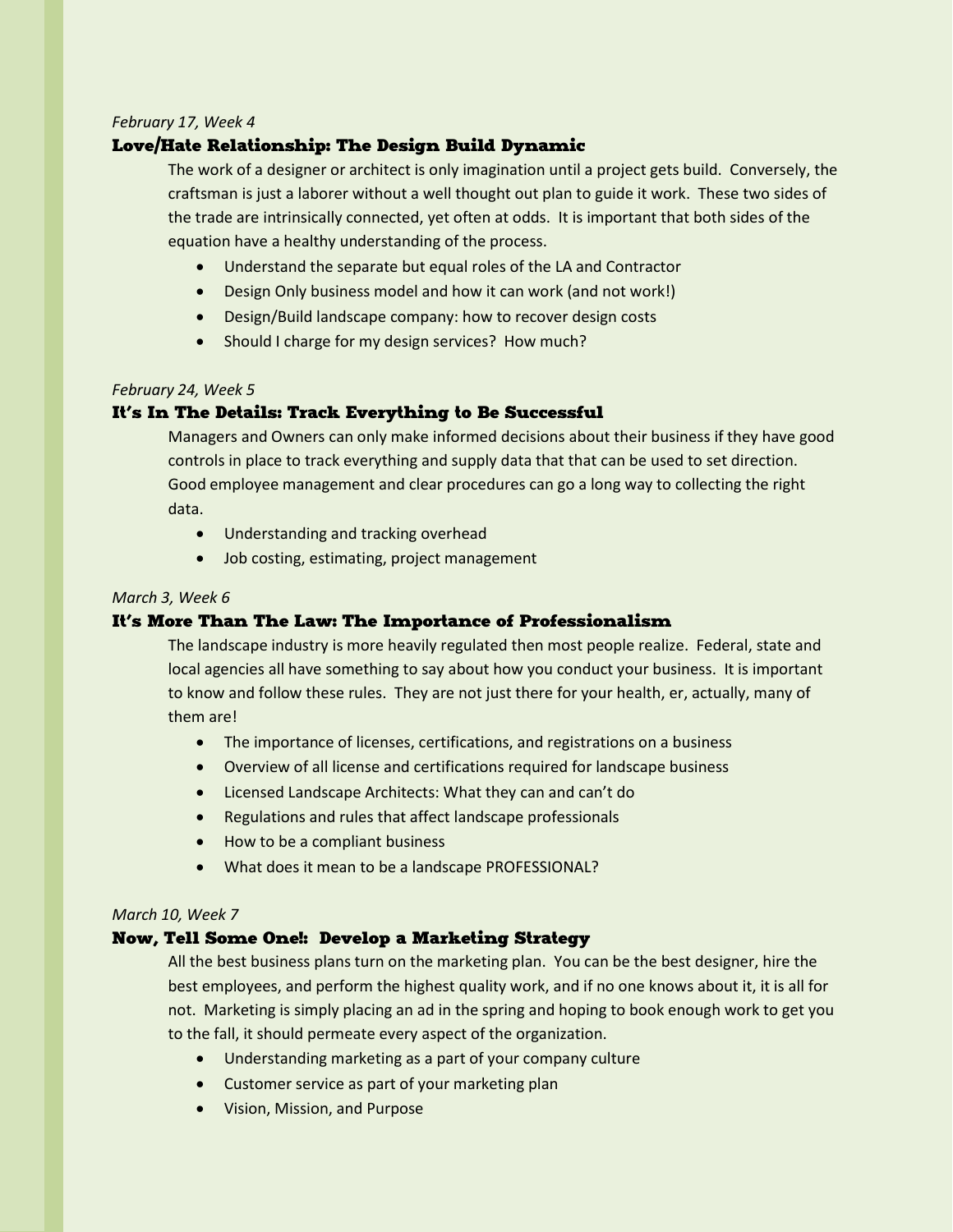- Internal and outward messaging as part of your marketing plan
- Specific outbound marketing tools for the landscape and design industries
- $-B2B vs. B2C$
- The role of technology and marketing your green industry business or career

#### *March 17, SPRING BREAK*

#### *March 24, Week 8*

## Becoming a Landscape Architect: The Praxis

#### *March 31, Week 9*

#### Tools of the Trade: Professional Associations and Certifications

There are lots of associations and societies which help guide and lift different aspects of the green industry. These organizations can provide great value, especially for young professionals, who might be looking to advance their careers. They also provide service and support to the entire industry through a variety of activities.

- The role associations play in the green industry
- The importance of participating in your trade association

#### *April 7, Week 10*

#### Industry Segments: Landscape Maintenance

The managed outdoor environment is a growing, even maturing, segment of the green industry. As landscape techniques evolve to include more unique features, like native plantings, meadows, storm water systems, and other green features, the emphasis on maintenance to ensure landscape performance will grow. A company may be entirely maintenance, or have it as a division of the company.

- Corporate vs. residential landscape maintenance
- Maintaining Municipal Parks and Public Gardens
- The importance of operational efficiency for landscape maintenance managers
- Guest Lecturer: To Be Determined

#### *April 14, Week 11*

#### Industry Segments: Design/Build Contractor

Building a successful design/build landscape company can have a greater return on investment then other landscape business models, but also requires the most coordination, capital investment, and planning. It is important to focus on both arts, design and build, to be unique and successful.

- Recovering design costs direct bill or overhead calculation
- Employee roles: Designer, Sales, Project Manager
- Managing sub-contractors with construction specialities
- Guest Lecturer: To Be Determined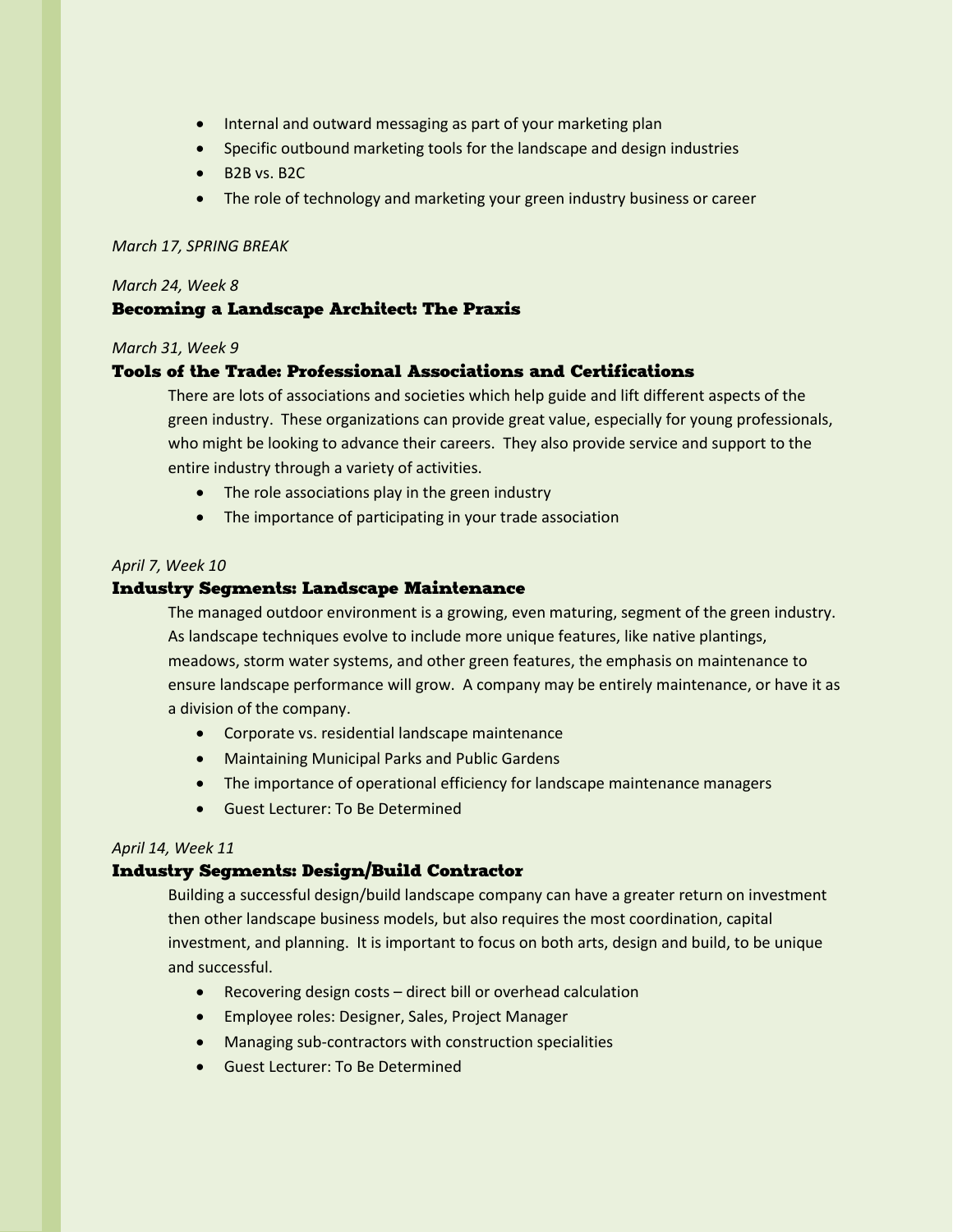#### *April 21, Week 12*

## Allied Industry Segments: Tree Care, Irrigation, Lighting, Suppliers

There are a lot products and services that are essential to creating and maintaining great landscapes that are not directly the responsibility of the landscaper, but which they may engage in or hire subcontractors to perform. Building a strong network of allied professionals is a trademark of successful businesses, and sometimes these trades can offer rewarding careers of their own.

- Nursery growers, greenhouses, re-wholesalers, plant brokers, and garden centers
- Brick, Paver, Stone, and wood.
- **•** Irrigation, lighting, and water features
- Arborists, Licensed Tree Experts, and other arboriculture companies
- Guest Lecturer: To Be Determined

#### *April 28, Week 13*

#### Finding Your Niche: What Is Your Unique Selling Positon?

The landscape industry is maturing. Cost tracking and employee management and training is now essential, and it alone will not differentiate you from other successful companies. The idea of a USP brings us back to the beginning.

- What products or services make your business truly unique?
- What, beyond pricing, can you offer to consumers to differentiate from competition?

#### *May 5, Week 14*

#### Completing and Presenting the Finished Plan

Present your business plan and final project proposals to the class.

## BASIS FOR GRADING:

While the assignment of grades is ultimately the purview of the instructor, the department uses the following guideline for understanding appropriate grading in its courses:

A – Outstanding –This not only means fulfilling the requirements, but impressing and going beyond the initial expectations of the project. The student has demonstrated a superior grasp of the subject matter coupled with a high degree of creative or logical expression, and strong ability to present these ideas in an organized and analytical manner.

B – Very Good – The student has demonstrated a solid grasp of the material with an ability to organize and examine the material in an organized, critical, and constructive manner. The projects and in‐class performance reveal a solid understanding of the issues and related theories or literature.

C – Acceptable –The student has shown a moderate ability to grasp concepts and theories for the class, producing work that , while basically adequate, is not in any way exceptional. This performance in class display a basic familiarity with the relevant literature and techniques.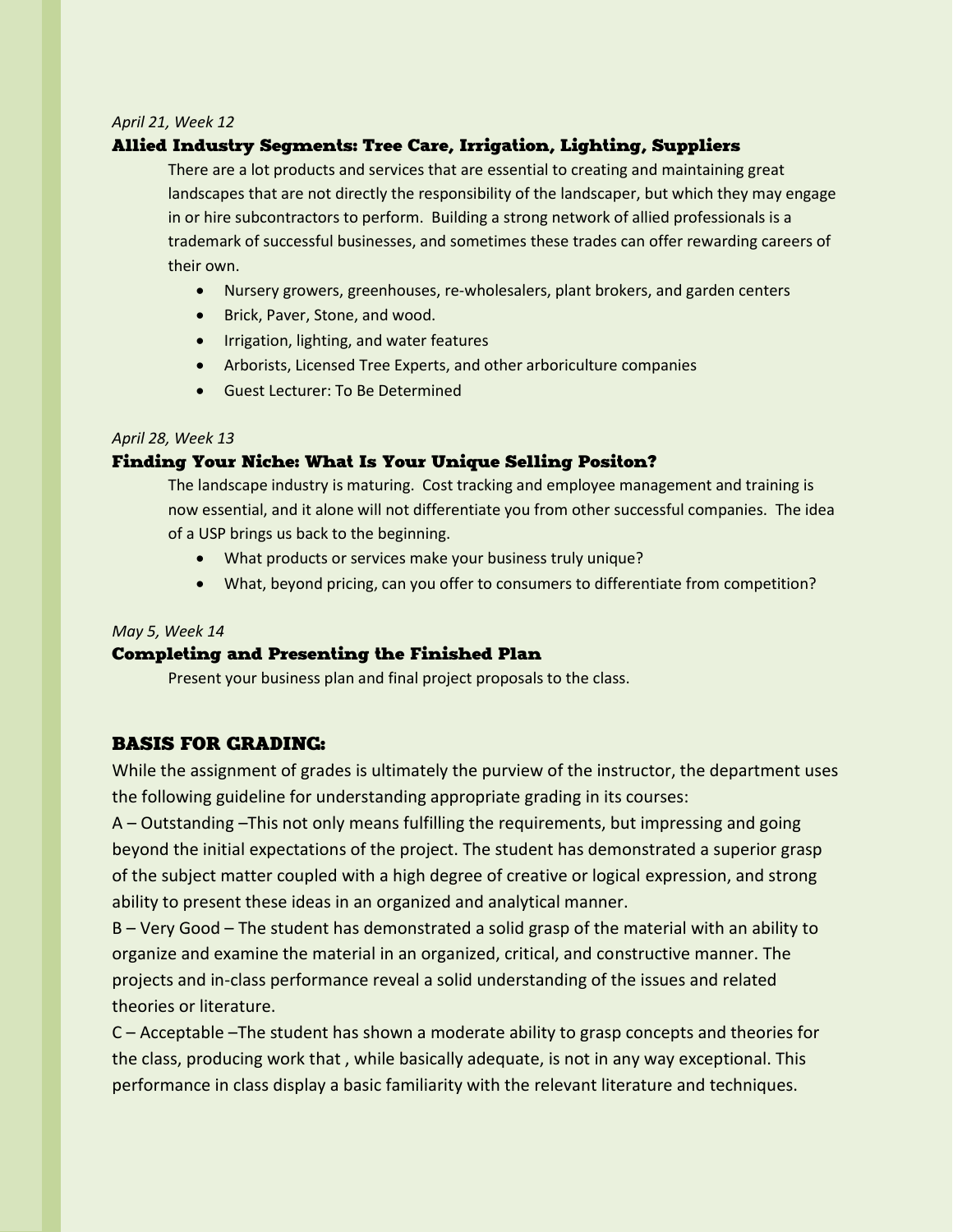D – Unacceptable – The work demonstrates a minimal understanding of the fundamental nature of the material or the assignment with a performance that does not adequately examine the course material critically or constructively. Students cannot graduate from the Landscape Architecture program with 2 D's in required 550 classes.

F – Failure – The student has demonstrated a lack of understanding or familiarity with course concepts and materials. Their performance has been inadequate. Failure is often the result of limited effort and poor attendance which may indicate that the student is not in the proper field of study.

## ATTENDANCE POLICY:

The learning objectives of this course can only be met through participation. The class is designed to build on student interaction during in class assignments and from discussion of readings and exercises. Students are expected to complete assigned readings and exercises before the start of class. Students should be prepared to discuss the readings and raise questions or ideas. The instructor will keep track of participation to assure equity.

There will be a strict attendance policy. Students are expected to attend all classes. Missing more than 1 class will result in a grade reduction. The only acceptable absences beyond one class period are health and family emergencies, and both require contacting the professor BEFORE the day of absence.

## OWNERSHIP OF STUDENT WORK:

Submitted drawings, models, photographs, or written papers for any project assigned in Landscape Architecture courses are considered the property of the Department and may be retained in its archives for exhibition and accreditation purposes. All projects will be graded and returned to the student at a location designated by the instructor. Should your work be retained by the Department, you will be given the opportunity to obtain a print or photographic record of your work. Department files are OFF LIMITS to students.

## ACADEMIC INTEGRITY POLICY:

Every member of that community bears a responsibility for ensuring that the highest standards of academic integrity are upheld. Only through a genuine partnership among students, faculty, staff, and administrators will the University be able to maintain the necessary commitment to academic integrity. Please look at the full description at http://academicintegrity.rutgers.edu/.

The website includes definitions of cheating, plagiarism, paraphrasing, multiple submission, fabrication, facilitating cheating or plagiarism, denying others access, and fair use of citations and common knowledge.